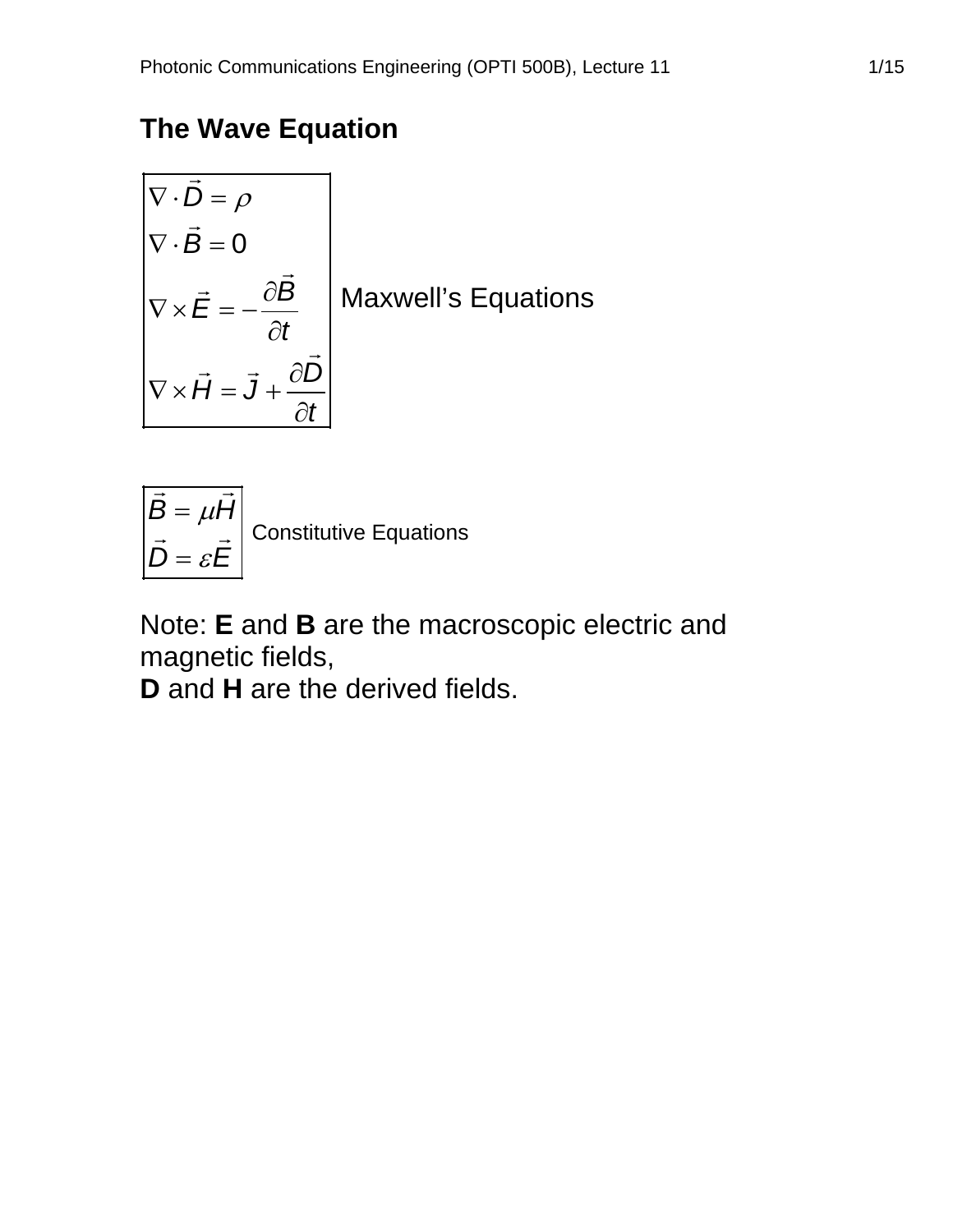$$
\nabla \times (\nabla \times \vec{E}) = \nabla \times \left( -\frac{\partial \vec{B}}{\partial t} \right)
$$
  
=\ -\mu \nabla \times \frac{\partial \vec{H}}{\partial t}  
=\ -\mu \frac{\partial}{\partial t} (\nabla \times \vec{H})  
=\ -\mu \frac{\partial}{\partial t} (\vec{J} + \frac{\partial \vec{D}}{\partial t})  
=\ -\mu \frac{\partial \vec{J}}{\partial t} - \mu \frac{\partial^2 \vec{D}}{\partial t^2}  
=\ -\mu \frac{\partial \vec{J}}{\partial t} - \mu \varepsilon \frac{\partial^2 \vec{E}}{\partial t^2}  
=\ -\mu \sigma \frac{\partial \vec{E}}{\partial t} - \mu \varepsilon \frac{\partial^2 \vec{E}}{\partial t^2} \text{ (using } \vec{J} = \sigma \vec{E})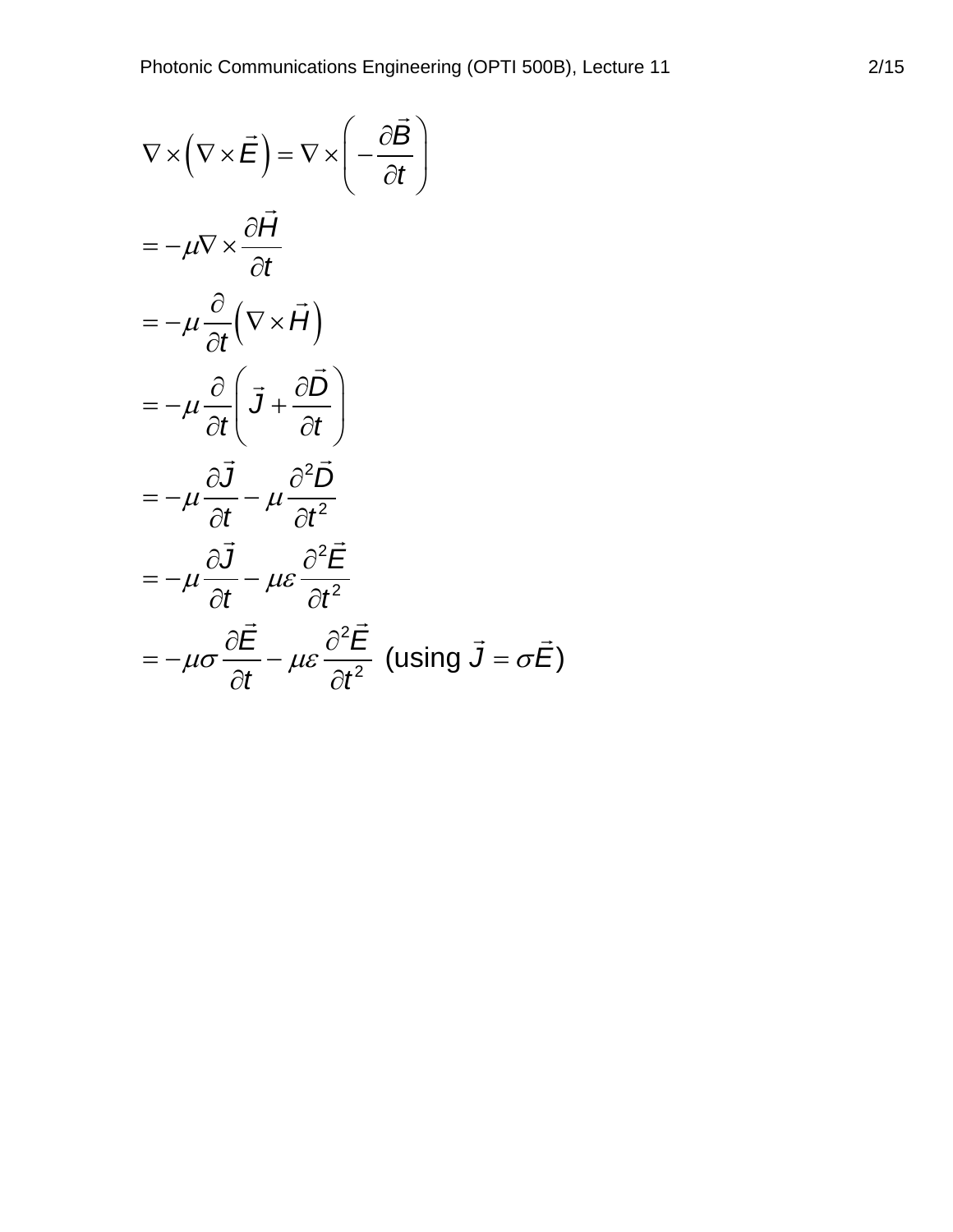$$
\nabla \times (\nabla \times \vec{E}) = \underbrace{\nabla (\nabla \cdot \vec{E})}_{\text{Usually taken}} - \nabla^2 \vec{E}
$$

- ∇ ⋅*E*  $\rightarrow$ is usually taken to be zero because
- 1. **E** varies little along the the direction of **E** for waves that are nearly plane waves.

or

 $\rightarrow$ 

2. 
$$
\nabla \cdot D = 0
$$
 (in a source free region)  
\n
$$
= \nabla \cdot \varepsilon \vec{E} = \nabla \varepsilon \cdot \vec{E} + \varepsilon \nabla \cdot \vec{E}
$$
\n
$$
\Rightarrow \nabla \cdot \vec{E} = -\frac{\nabla \varepsilon}{\nabla \cdot \vec{E}} \approx 0
$$
, when variation in  $\varepsilon$  is small

Thus

Thus  

$$
-\nabla^2 \vec{E} = -\mu \sigma \frac{\partial \vec{E}}{\partial t} - \mu \varepsilon \frac{\partial^2 \vec{E}}{\partial t^2}
$$

ε

which can be re-arranged to give:

2 2  $\vec{E} - \mu \sigma \frac{\partial E}{\partial t} - \mu \varepsilon \frac{\partial^2 E}{\partial t^2} = 0$  $\frac{\mu\sigma}{\partial t} - \mu\varepsilon \frac{\tau}{\partial t}$  $\nabla^2 \vec{E} - \mu \sigma \frac{\partial E}{\partial t} - \mu \varepsilon \frac{\partial^2 E}{\partial t^2} =$  $\partial t$   $\rightarrow$   $\partial$  $\vec{\Xi} - \mu \sigma \frac{\partial \vec{E}}{\partial t} - \mu \varepsilon \frac{\partial^2 \vec{E}}{\partial t^2} = 0$  The full wave equation.

In dielectric, non-conducting media  $\sigma = 0$ .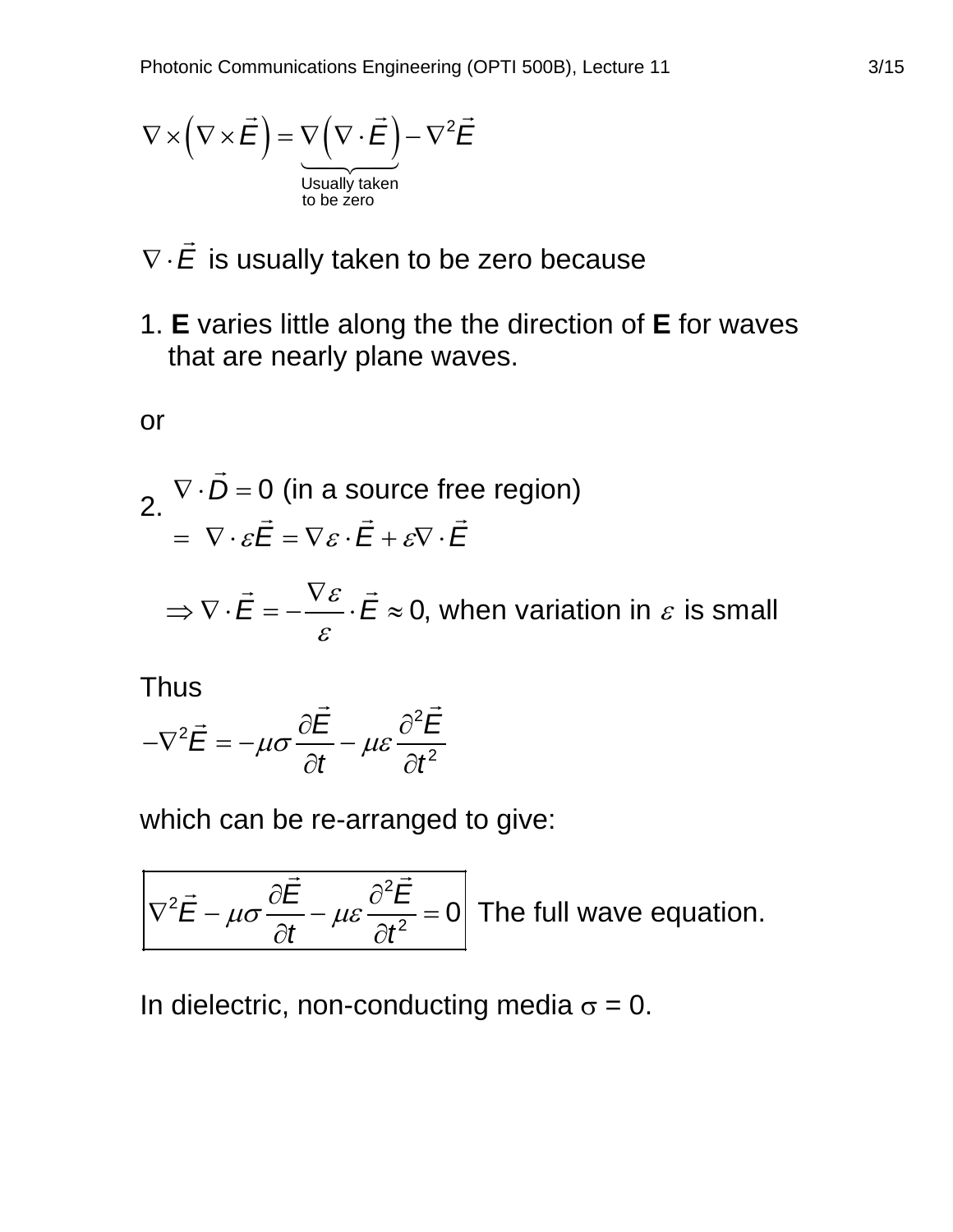Then

$$
\nabla^2 \vec{E} - \mu \varepsilon \frac{\partial^2 \vec{E}}{\partial t^2} = 0
$$

A more frequently encountered wave equation.

Mathematical Note:  $24 \t2^2$   $2^2$ 2  $\frac{\gamma}{2} + \frac{\sigma \phi}{\lambda} + \frac{\sigma \phi}{\lambda^2}$  for a scalar function  $\nabla^2 \vec{E} = \nabla^2 E_x \hat{x} + \nabla^2 E_y \hat{y} + \nabla^2 E_x \hat{z}$ *x*<sup>2</sup>  $\partial y^2$   $\partial z$  $\nabla^2 \phi = \frac{\partial^2 \phi}{\partial x^2} + \frac{\partial^2 \phi}{\partial y^2} + \frac{\partial^2 \phi}{\partial z^2}$  for a scalar function  $\phi$  $\partial x^2$   $\partial y^2$   $\partial$ 

# **Monochromatic Waves**

Waves in photonics are usually monochromatic, with a frequency that stays the same across material boundaries,

i.e.  $\vec{E}(\vec{r},t) = \vec{E}(\vec{r})e^{j\omega t}$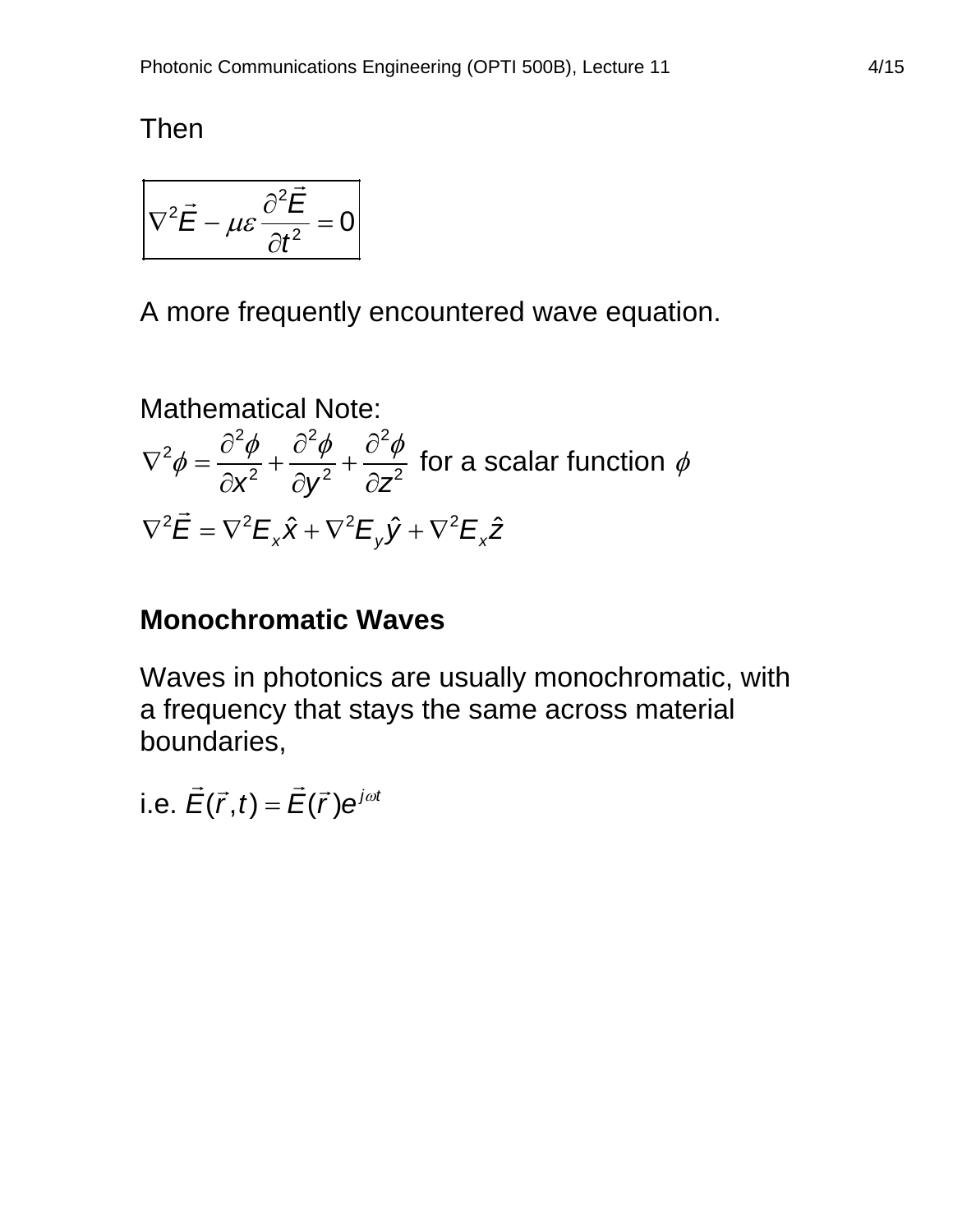Plugging this into the wave equation 2 2  $\vec{E} - \mu \varepsilon \frac{\partial^2 E}{\partial t^2} = 0$  $\mu\varepsilon\frac{\partial f}{\partial t}$  $\nabla^2 \vec{E} - \mu \varepsilon \frac{\partial^2 E}{\partial x^2} =$  $\partial$  $\vec{c}$   $\frac{\partial^2 \vec{F}}{\partial \vec{r}}$ gives

$$
\nabla^2 \vec{E}(\vec{r},t) - \mu \varepsilon \frac{\partial^2 \vec{E}(\vec{r},t)}{\partial t^2}
$$
  
= 
$$
\nabla^2 \vec{E}(\vec{r}) e^{j\omega t} - \mu \varepsilon \frac{\partial^2 \vec{E}(\vec{r}) e^{j\omega t}}{\partial t^2}
$$
  
= 
$$
\nabla^2 \vec{E}(\vec{r}) e^{j\omega t} + \mu \varepsilon \omega^2 \vec{E}(\vec{r}) e^{j\omega t}
$$
  
= 0

$$
\Rightarrow \nabla^2 \vec{E}(\vec{r}) + \mu \varepsilon \omega^2 \vec{E}(\vec{r}) = 0
$$
  
or 
$$
\nabla^2 \vec{E}(\vec{r}) + n^2 k_0^2 \vec{E}(\vec{r}) = 0
$$
 Helmholtz Equation

We also have

$$
\overline{\nabla^2 \vec{H}(\vec{r}) + n^2 k_0^2 \vec{H}(\vec{r})} = 0
$$

Note that using Cartesian coordinates we can write a scalar Helmholtz equation for each component of the electric and magnetic fields.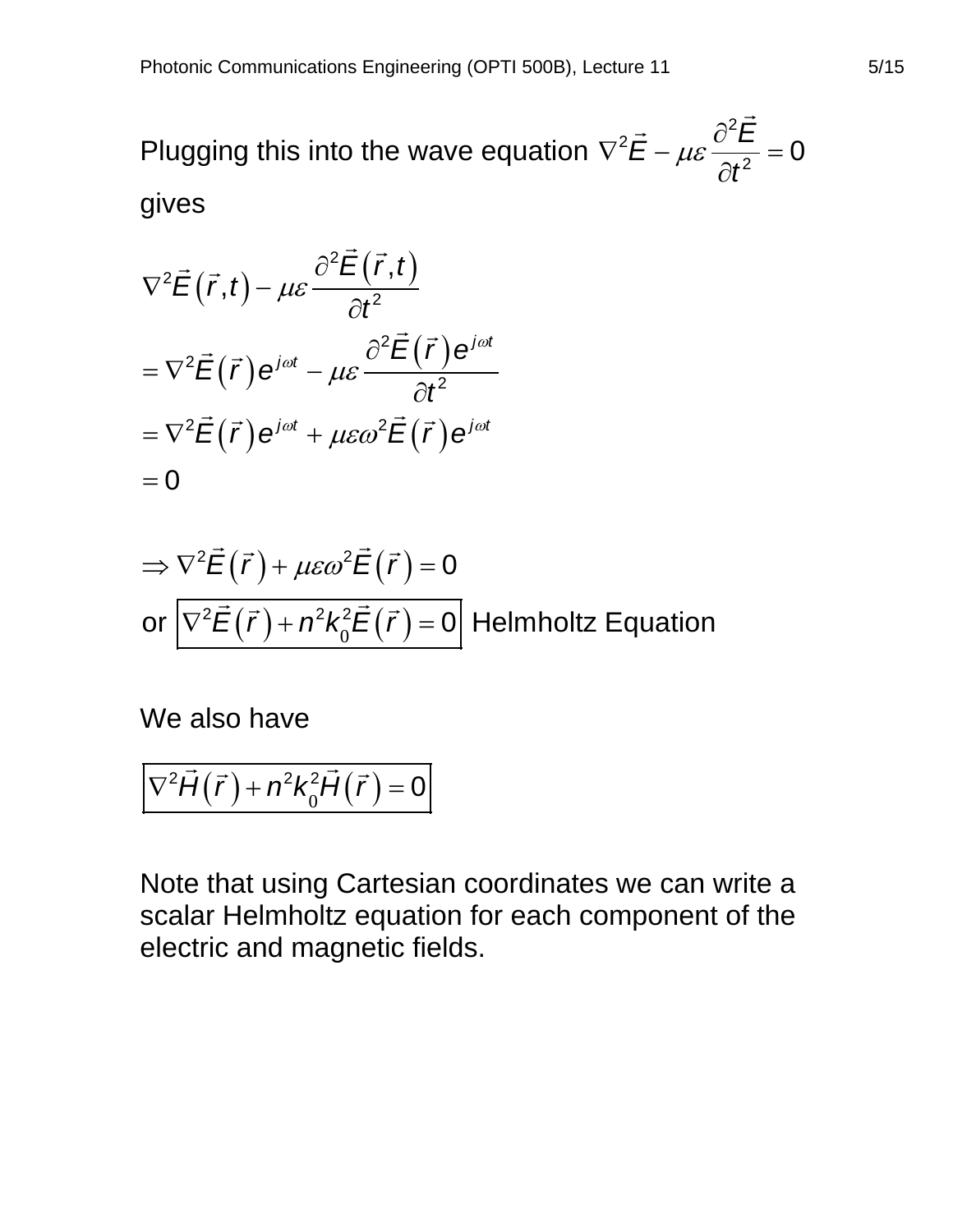## **Bouncing Plane Wave Picture for Guided Waves**



Figure 9.1 Geometry of the slab optical guide.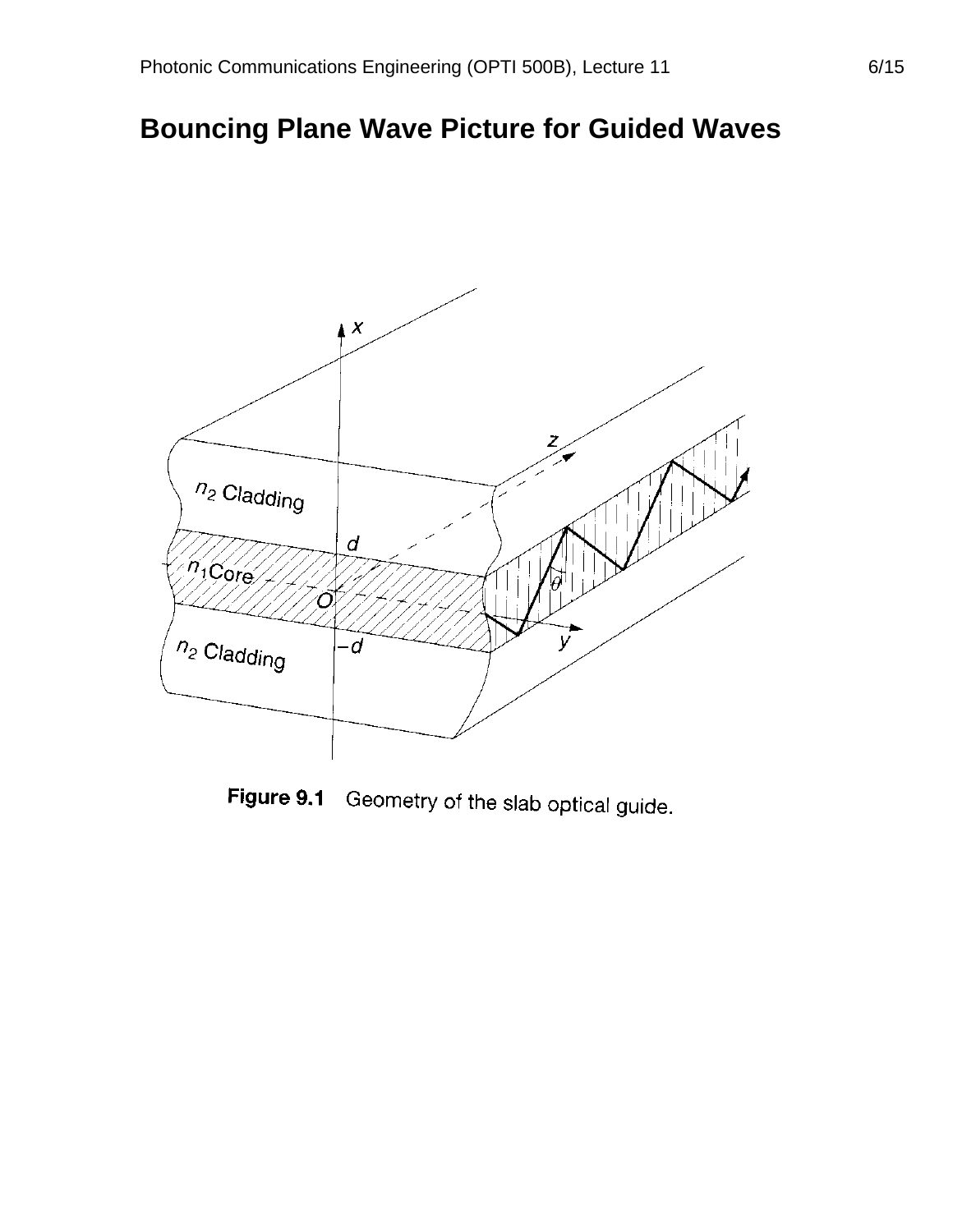

**Figure 9.4** Composition of the TM<sub>2</sub> mode in terms of component plane waves. The effective index of refraction is  $N = n_1 \sin \theta_2$ .

## There is a discrete set of spatial modes.



Figure 9.3 Distribution of the  $H_y$  field in the slab optical guide. The field distributions correspond to the modes in Fig. 9.2.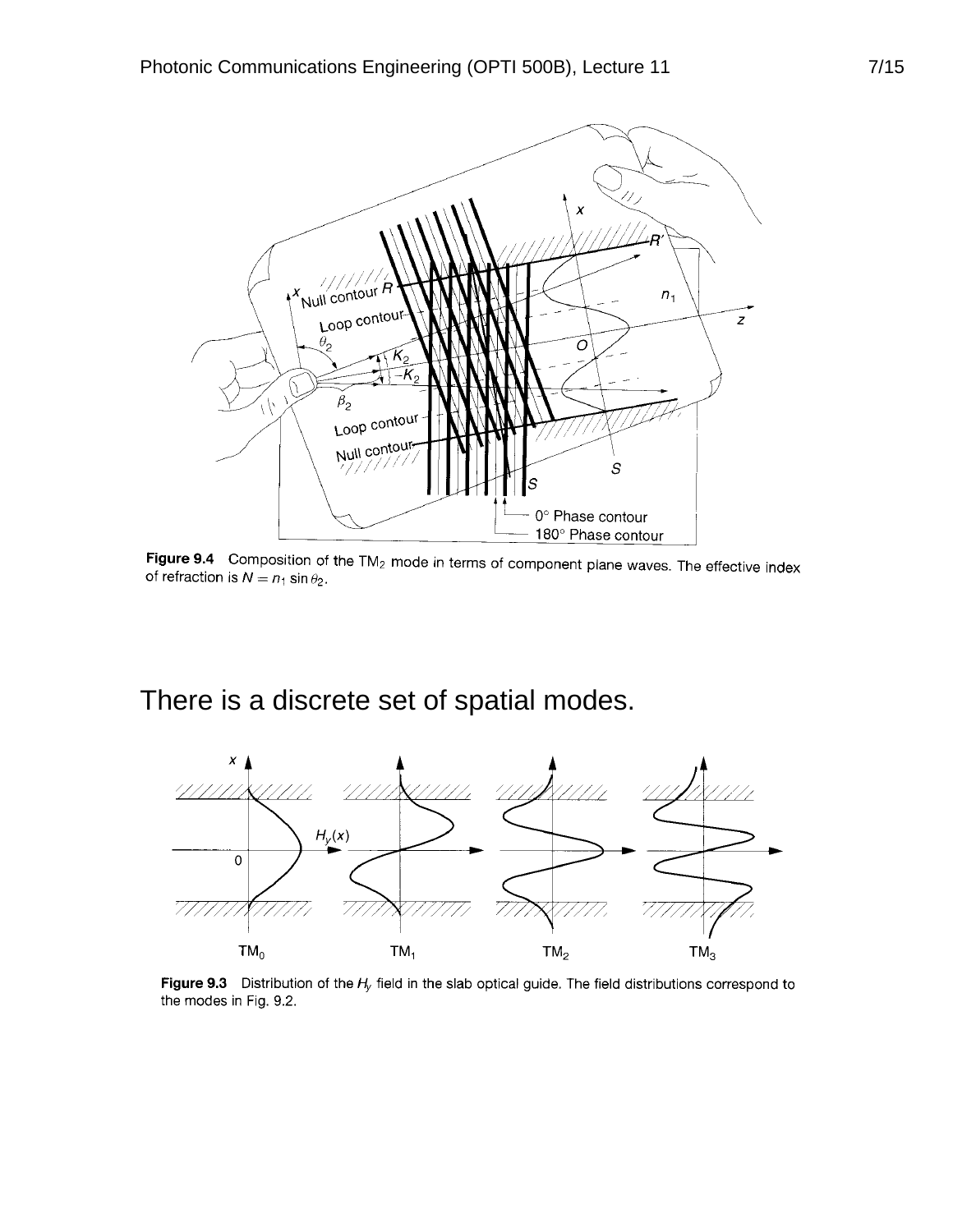#### Why do we get a discrete set of spatial modes?



Figure 7.1-2 (a) Condition of self-consistency: as a wave reflects twice it duplicates itself. (b) At angles for which self-consistency is satisfied, the two waves interfere and create a pattern that does not change with z.

### (Figure is from Fundamentals of Photonics by Saleh and Teich)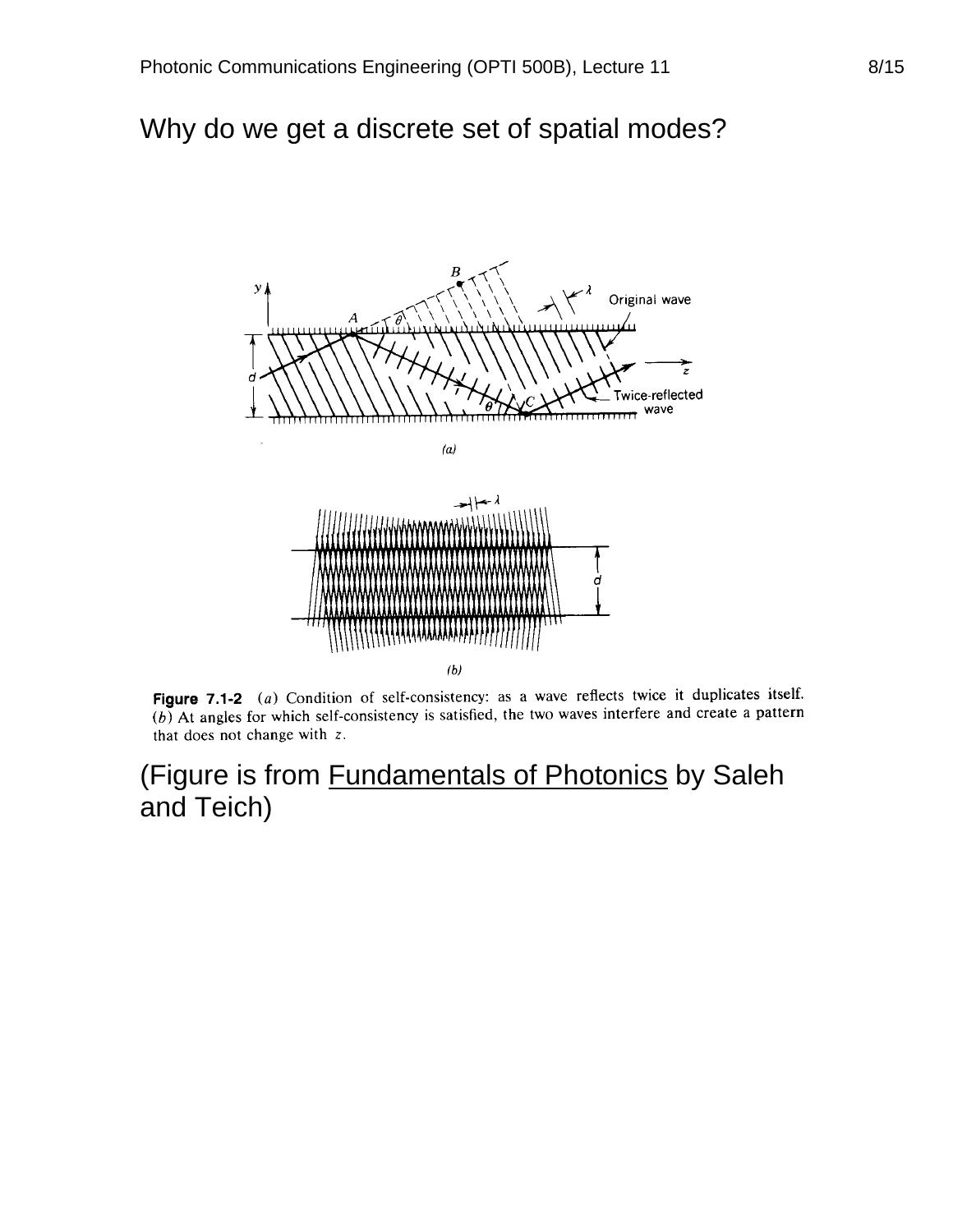### **Wave Optics Approach to the Slab Waveguide**

We look for solutions of the form

$$
\vec{E} = \vec{E}_0(x)e^{j(\beta z - \omega t)}
$$

$$
\vec{H} = \vec{H}_0(x)e^{j(\beta z - \omega t)}
$$

where  $\beta$  is called the "propagation constant".

We find solutions of two types:

1. Transverse Electric (TE) Modes

$$
E_z = 0
$$
  
\n
$$
E_y = E_Y(x), \quad E_x = 0
$$
  
\n
$$
H_x = -\frac{\beta}{\omega\mu_0} E_y, \quad H_z = \frac{j}{\omega\mu_0} \frac{dE_y}{dx}, \quad H_y = 0
$$

2. Transverse Magnetic (TM) Modes

$$
H_z = 0,
$$
  
\n $H_y = H_Y(x), H_x = 0$   
\n $E_x = \frac{\beta}{\omega \varepsilon_0 n^2} H_y, E_z = -\frac{j}{\omega \varepsilon_0 n^2} \frac{dH_y}{dx}, E_y = 0$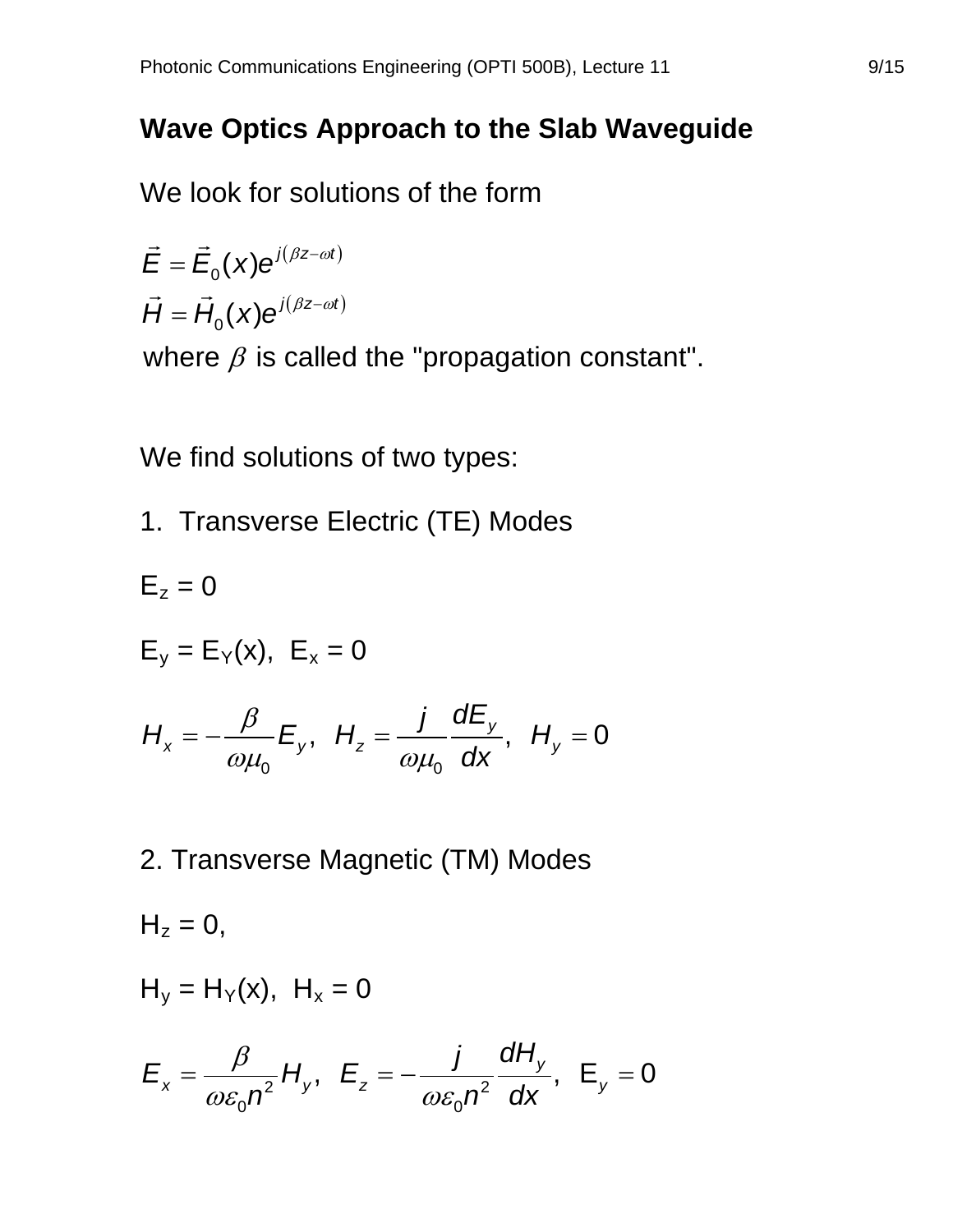## **TM Modes for the Slab Waveguide**



Figure 9.1 Geometry of the slab optical guide.

$$
\nabla^2 \vec{H}(\vec{r}) + n^2 k_0^2 \vec{H}(\vec{r}) = 0 \text{ Helmholtz Equation}
$$
  
\n
$$
\Rightarrow \left(\frac{\partial^2}{\partial x^2} + \frac{\partial^2}{\partial y^2} + \frac{\partial^2}{\partial z^2}\right) H_y(x) e^{j\beta z} \hat{y} + n^2 k^2 H_y(x) e^{j\beta z} \hat{y}
$$
  
\n
$$
= \frac{\partial^2}{\partial x^2} H_y(x) e^{j\beta z} \hat{y} + H_y(x) \left(-\beta^2 e^{j\beta z}\right) \hat{y} + n^2 k^2 H_y(x) e^{j\beta z} \hat{y}
$$
  
\n
$$
= 0
$$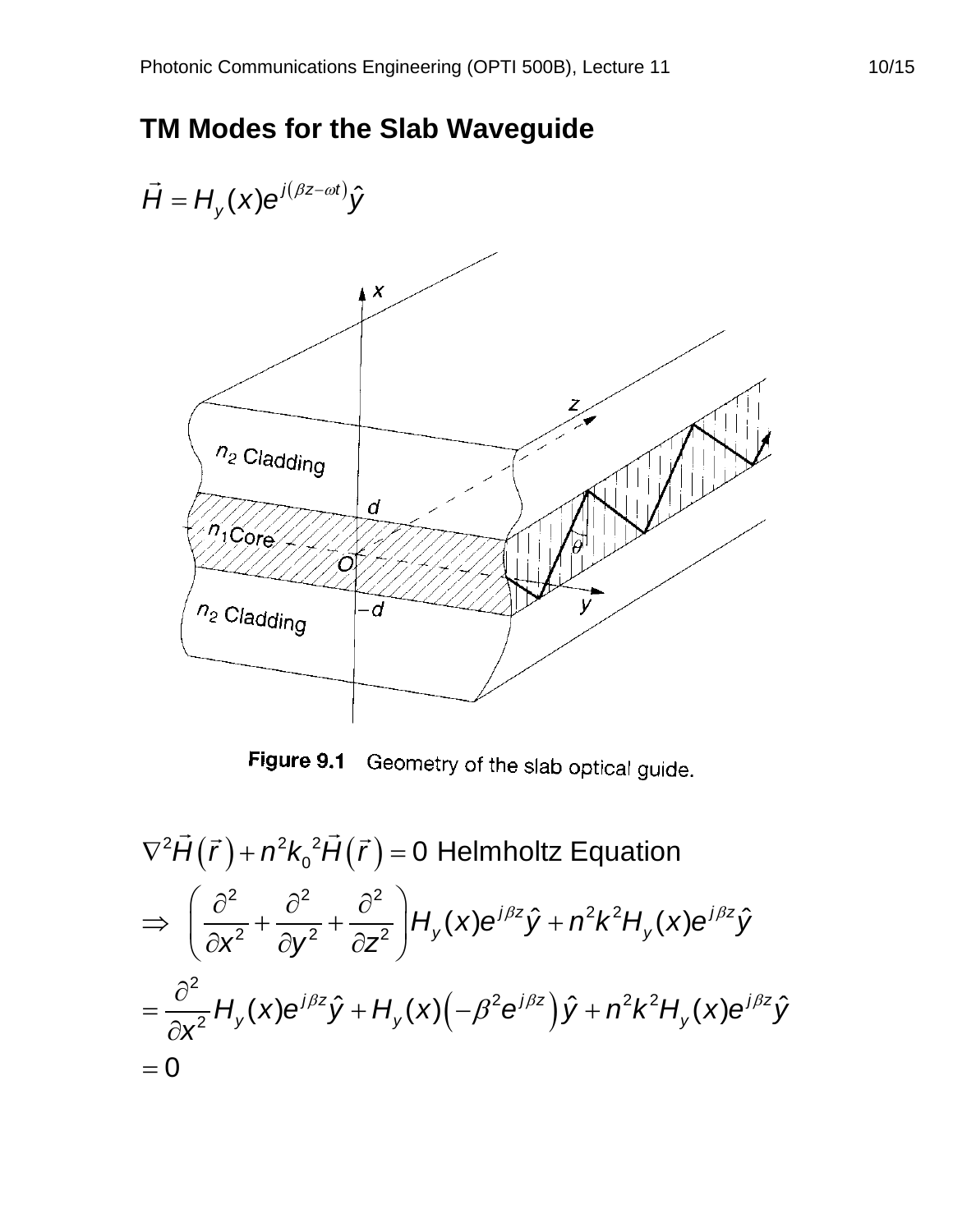$$
\Rightarrow \left| \frac{\partial^2}{\partial x^2} H_y(x) + \left( n^2 k_0^2 - \beta^2 \right) H_y(x) = 0 \right|
$$

For confined modes we must have:

$$
n_1^2k_0^2 - \beta^2 = \kappa^2 \text{ for } |x| < d \text{ (in the core)}
$$

and solutions are of the form:

$$
H_y(x) = A\cos(\kappa x)
$$
 ("Even" or "Symmetric" Models)  
or

 $H_y(x) = B \sin(\kappa x)$  ("Odd" or "Anti-Symmetric" Modes)

We also must have:

 $^{2}V^{2}$   $^{2}$   $^{2}$   $^{2}$  $n_2^2k_0^2 - \beta^2 = -\gamma^2$  for  $|x| > d$  (in the cladding)

so that solutions are of the form:

 $H_y(x) = Ce^{-\gamma x}$  for  $x > a$  $H_{y}(x)$  =  $De^{\gamma x}$  for  $x < -d$ and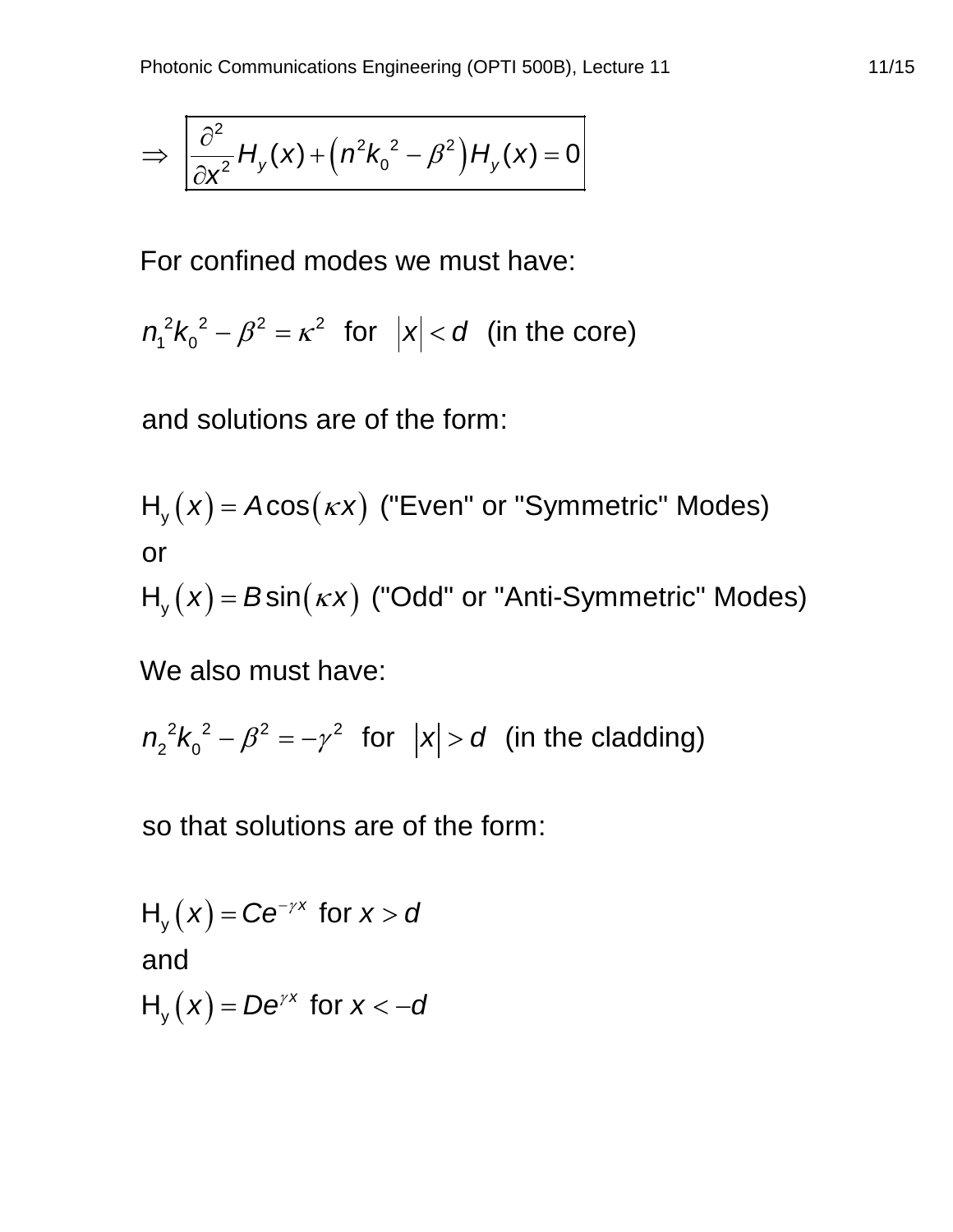We use the boundary conditions

Tangential **H** and **E** must be continuous across the dielectric interfaces.

to solve for C and D in terms of A or B and to derive characteristic equations.



Fig. I.4 Schematic diagram of boundary surface (heavy line) between different media. The boundary region is assumed to carry idealized surface charge and current densities  $\sigma$ and  $K$ . The volume  $V$  is a small pillbox, half in one medium and half in the other, with the normal  $n$  to its top pointing from medium 1 into medium 2. The rectangular contour  $C$  is partly in one medium and partly in the other and is oriented with its plane perpendicular to the surface so that its normal t is tangent to the surface.

*From Classical Electrodynamics, 2nd Ed., J. D. Jackson*

Ampere's Law and the curve C give  $n\times (E_2-E_1)=0$ 

Faraday's Law and the volume V give  $\mathbf{n}\times(\mathbf{H}_{2}-\mathbf{H}_{1})=\mathbf{K}$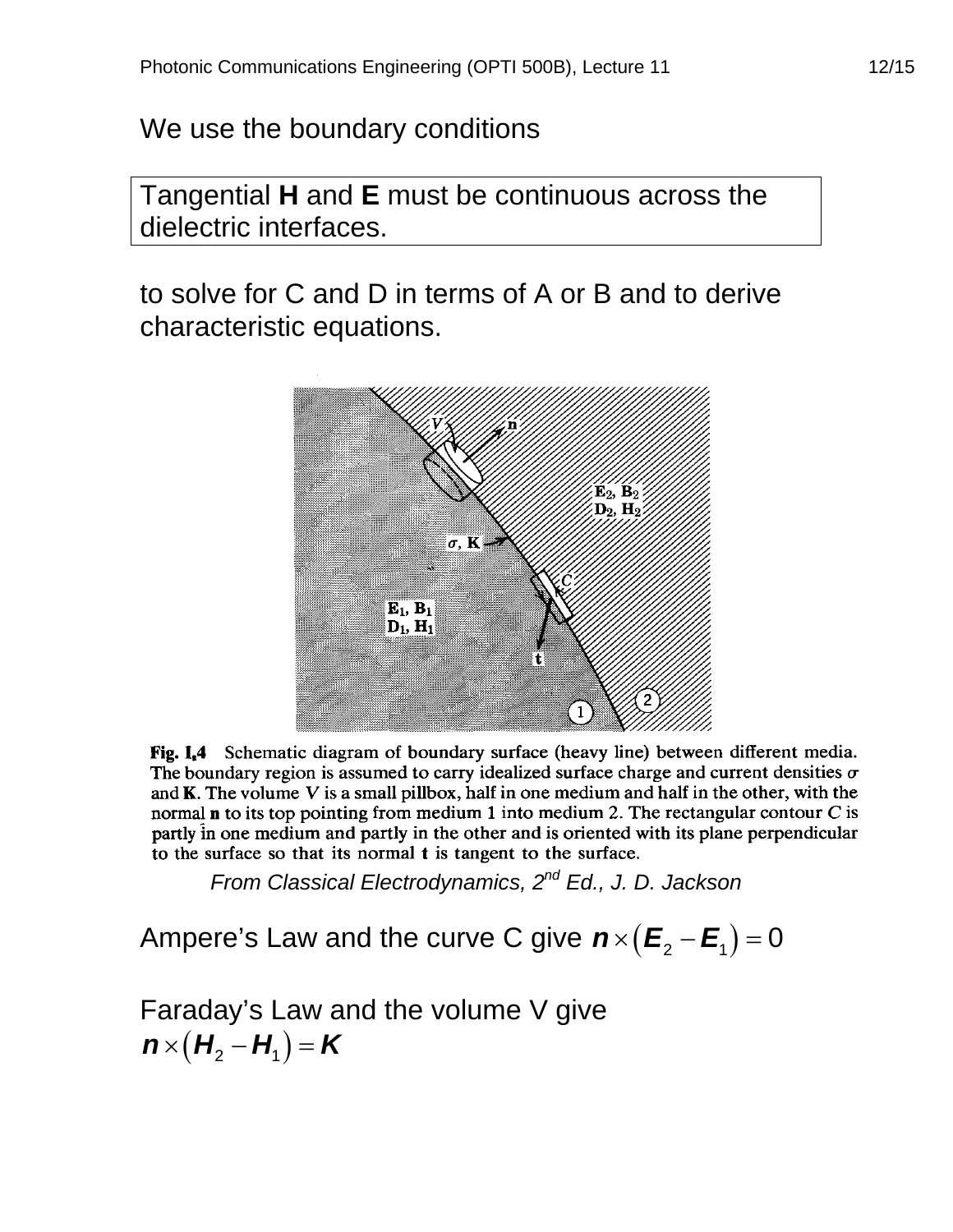Continuity of  $H_v$  gives for the Symmetric Modes:

 $A\text{cos}(\kappa d)$  =  $\text{Ce}^{-\gamma d}$  and  $\text{C} = \frac{A\text{cos}(\kappa d)}{\text{e}^{-\gamma d}}$ *e* γ γ  $k(d)$  = Ce<sup>-yd</sup> and C =  $\frac{ACOS(K)}{2a^{-rd}}$ (the symmetry of the mode about  $x = 0$  gives  $D = C$ )

Continuity of 
$$
E_z = -\frac{j}{\omega \varepsilon_0 n^2} \frac{dH_y}{dx}
$$
 gives:

$$
\frac{1}{n_1^2} \kappa A \sin(\kappa d) = \frac{1}{n_2^2} \gamma C e^{-\gamma d}
$$

Dividing the  $2<sup>nd</sup>$  equation by the first gives:

 $(\kappa d)$ 2 2 1  $\left(\frac{n_2}{n_1}\right)^T$ *kd* tan $(\kappa d)$  =  $\gamma d$  for Symmetric Modes *n*  $k$ a tan ( $k$ a) =  $\gamma$  $(n, )$  $\left|\frac{n_2}{n}\right|$  *k*dtan(*kd*) =  $\binom{n}{1}$ 

In a similar way we can derive:

$$
C = \frac{B\sin(\kappa d)}{e^{-\gamma d}} \text{ with } D = -C
$$

and

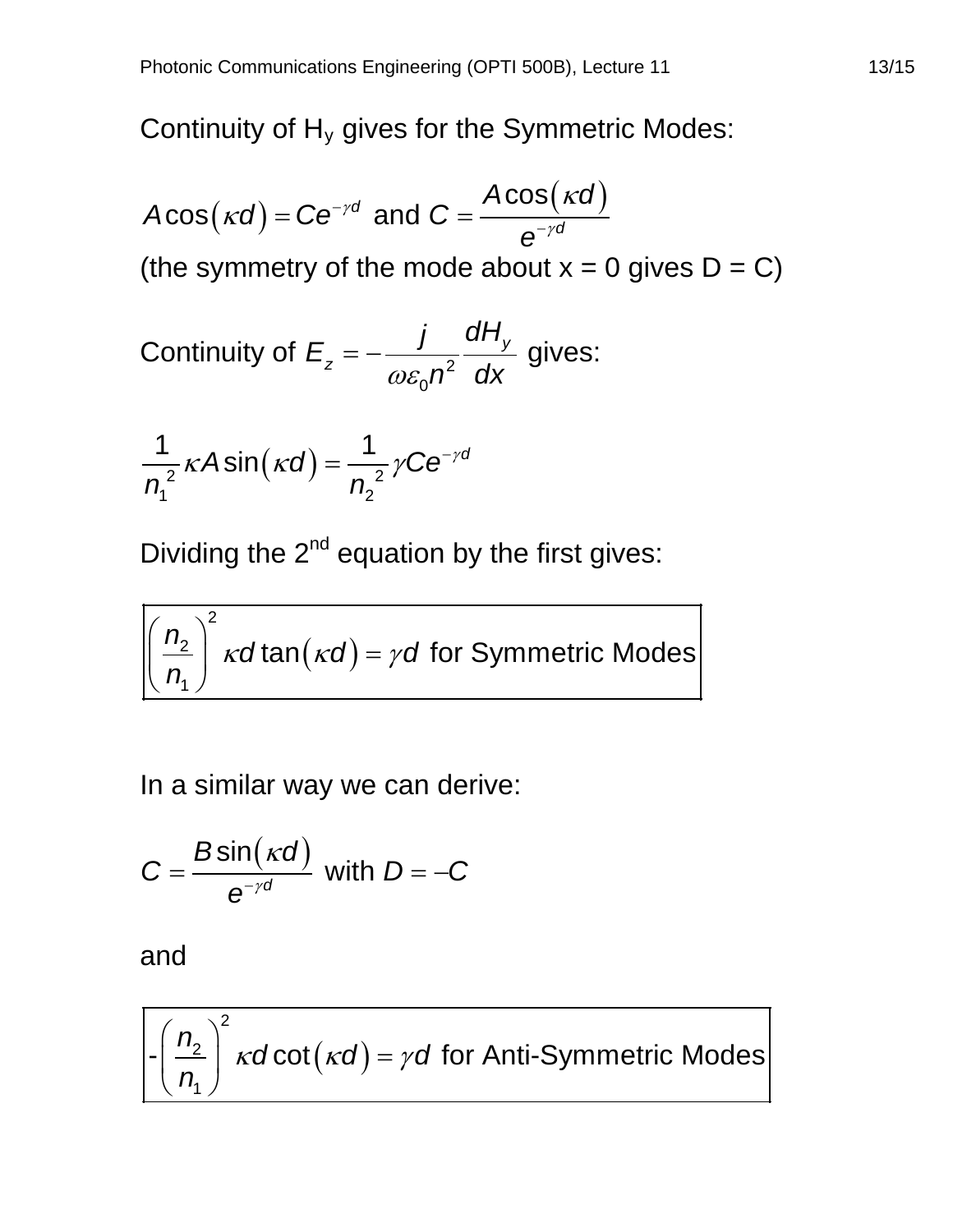These are called the "characteristic equations" for the TM modes. They are used with

$$
(\kappa d)^2 + (\gamma d)^2 = V^2
$$
, where  $V = k_0 d \sqrt{n_1^2 - n_2^2}$ ,  
to find  $\gamma$ ,  $\kappa$  and  $\beta$ 

V is called the "normalized frequency", "V parameter", "V number", and "normalized thickness" of the waveguide.

Caution: Some authors use the full thickness of the core for d in the definition for V